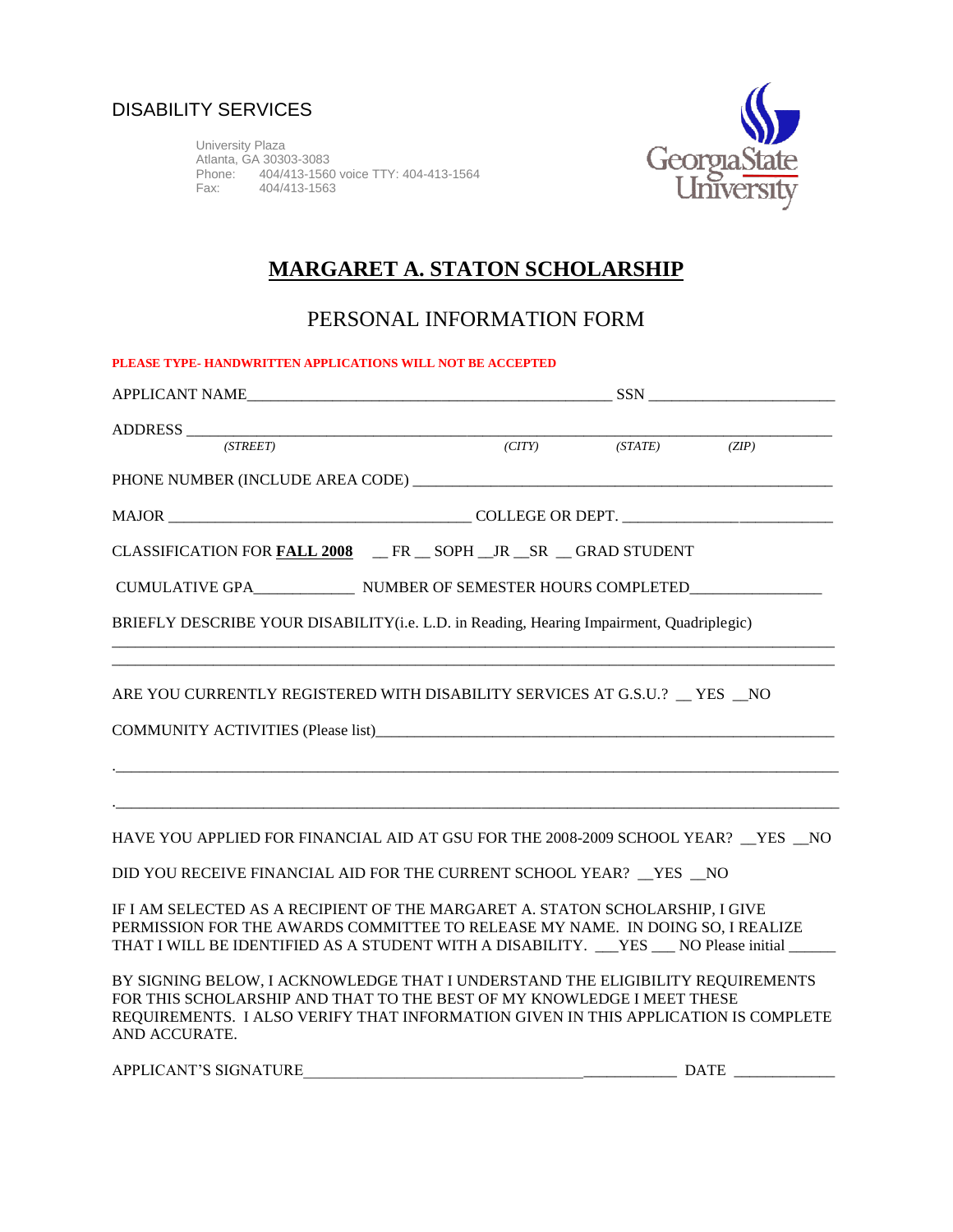

University Plaza Atlanta, GA 30303-3083 Phone: 404/413-1560 voice TTY: 404-413-1564 404/413-1563



## **MARGARET A. STATON SCHOLARSHIP**

## RECOMMENDATION FORM

*TO THE APPLICANT:* PLEASE PRINT YOUR NAME AND SOCIAL SECURITY NUMBER BELOW, THEN GIVE THIS FORM TO YOUR EVALUATOR (non-family member) TO COMPLETE. IT IS YOUR RESPONSIBILITY TO ENSURE THAT THIS FORM IS RETURNED TO DISABILITY SERVICES BY **April 11, 2008.**

#### STUDENT NAME \_\_\_\_\_\_\_\_\_\_\_\_\_\_\_\_\_\_\_\_\_\_\_\_\_\_\_\_\_\_\_\_\_\_\_\_\_\_\_\_\_\_\_\_\_\_\_ SSN\_\_\_\_\_\_\_\_\_\_\_\_\_\_\_\_\_

*TO THE EVALUATOR:* PLEASE COMPLETE THE EVALUATION MATRIX BELOW AND ATTACH A LETTER OF RECOMMENDATION FOR THIS STUDENT, THEN RETURN IT TO DISABILITY SERVICES BEFORE **April 11, 2008.**

|                             | <b>BELOW</b>   | <b>AVERAGE</b> | <b>ABOVE</b>   | <b>EXCELLENT</b> | <b>NO BASIS FOR</b> |
|-----------------------------|----------------|----------------|----------------|------------------|---------------------|
|                             | <b>AVERAGE</b> |                | <b>AVERAGE</b> |                  | <b>JUDGEMENT</b>    |
| <b>MOTIVATION</b>           |                |                |                |                  |                     |
| <b>CREATIVITY</b>           |                |                |                |                  |                     |
| <b>ACADEMIC SELF</b>        |                |                |                |                  |                     |
| <b>DISCIPLINE</b>           |                |                |                |                  |                     |
| <b>LEADERSHIP</b>           |                |                |                |                  |                     |
| <b>EMOTIONAL MATURITY</b>   |                |                |                |                  |                     |
| PERSONAL INITIATIVE         |                |                |                |                  |                     |
| <b>REACTION TO SETBACKS</b> |                |                |                |                  |                     |
| <b>INTEGRITY</b>            |                |                |                |                  |                     |
| <b>SELF-CONFIDENCE</b>      |                |                |                |                  |                     |
| POTENTIAL                   |                |                |                |                  |                     |
| <b>GOAL-ORIENTED</b>        |                |                |                |                  |                     |
| <b>COMMUNICATION SKILLS</b> |                |                |                |                  |                     |
| <b>INTERPERSONAL SKILLS</b> |                |                |                |                  |                     |
| <b>OVERALL ASSESSMENT</b>   |                |                |                |                  |                     |

IN WHAT CAPACITY DO YOU KNOW THE APPLICANT? \_\_ COLLEGE PROFESSOR \_\_HIGH SCHOOL TEACHER \_\_CO-WORKER \_\_SUPERVISOR

HOW LONG HAVE YOU KNOWN THE APPLICANT?\_\_\_\_\_\_\_\_\_\_\_\_\_\_\_\_\_\_\_\_ COURSE TAUGHT OR NAME OF WORKPLACE

EVALUATOR'S NAME \_\_\_\_\_\_\_\_\_\_\_\_\_\_\_\_\_\_\_\_\_\_\_\_\_\_\_\_\_\_\_\_\_\_\_\_\_\_\_\_\_ TITLE \_\_\_\_\_\_\_\_\_\_\_\_\_\_\_\_

SIGNATURE\_\_\_\_\_\_\_\_\_\_\_\_\_\_\_\_\_\_\_\_\_\_\_\_\_\_\_\_\_\_\_\_\_\_\_\_\_\_\_\_\_\_\_\_\_\_\_\_\_\_\_ DATE \_\_\_\_\_\_\_\_\_\_\_\_\_\_\_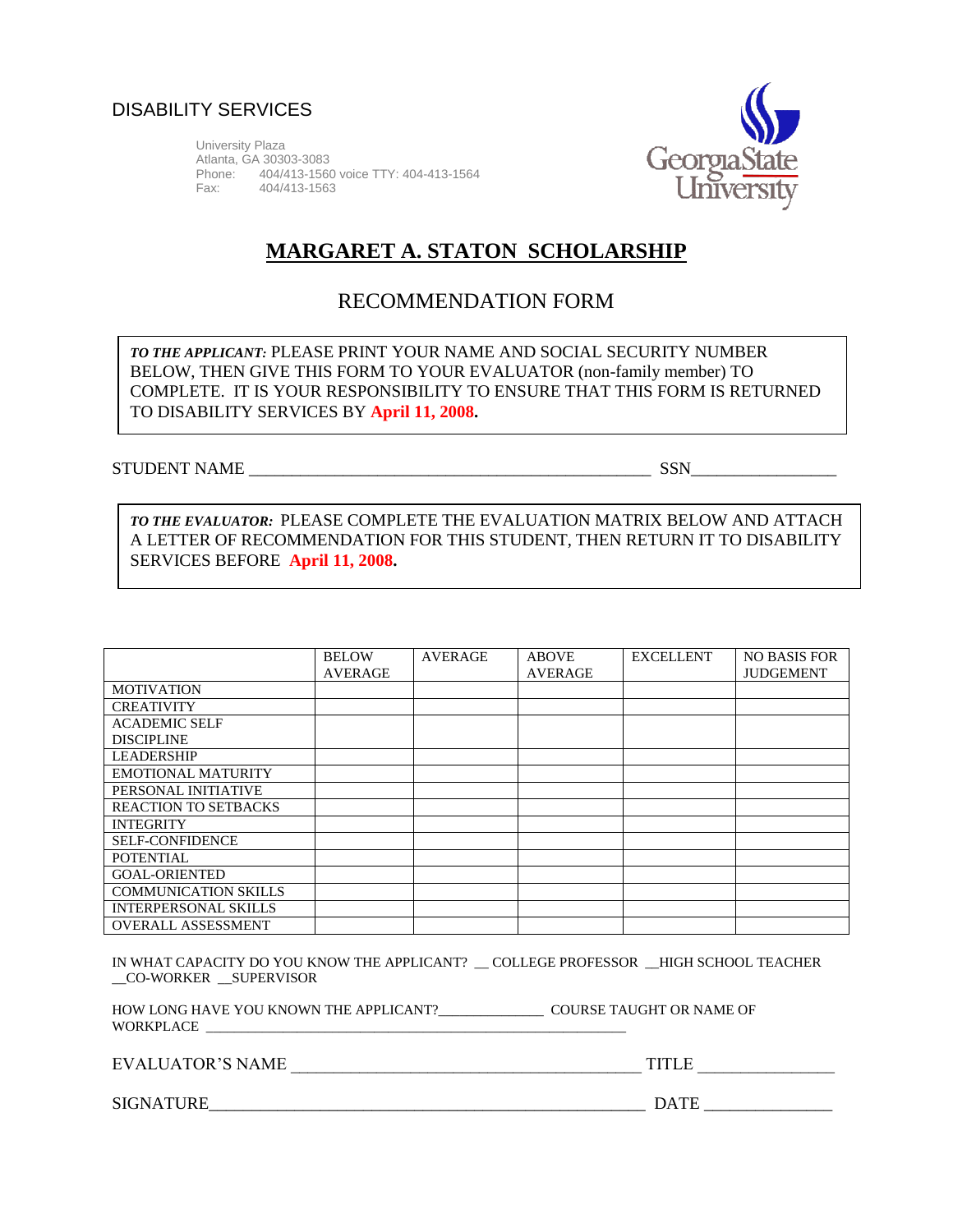University Plaza Atlanta, GA 30303-3083 Phone: 404/413-1560 voice TTY: 404-413-1564 Fax: 404/413-1563



# **MARGARET A. STATON SCHOLARSHIP**

## ELIGIBILITIY CRITERIA

### *TO APPLY FOR THE MARGARET A. STATON SCHOLARSHIP AN APPLICANT:*

- Must have a documented disability and be registered with the Margaret A. Staton Office of Disability Services at GSU.
- Undergraduate students must have completed at least one semester at Georgia State and have maintained a GPA of 2.5 or higher.
- Graduate students must be accepted into or currently participating in a specific graduate or professional program at GSU and have a GPA of 3.0 or higher.

#### Applications will only be considered if:

- The application packet (including the original and seven copies) arrives in the Margaret A Staton  $\bullet$ Office of Disability Services by the deadline **April 11, 2008**. *Please note: copies of this application will not be made at Disability Services. Applicants are responsible for making copies of their recommendation letters and forms. These are NON-CONFIDENTIAL recommendation forms and letters.*
- The application form is typed and signed.
- **The essay is typed in 14-point type size or larger and is double-spaced.**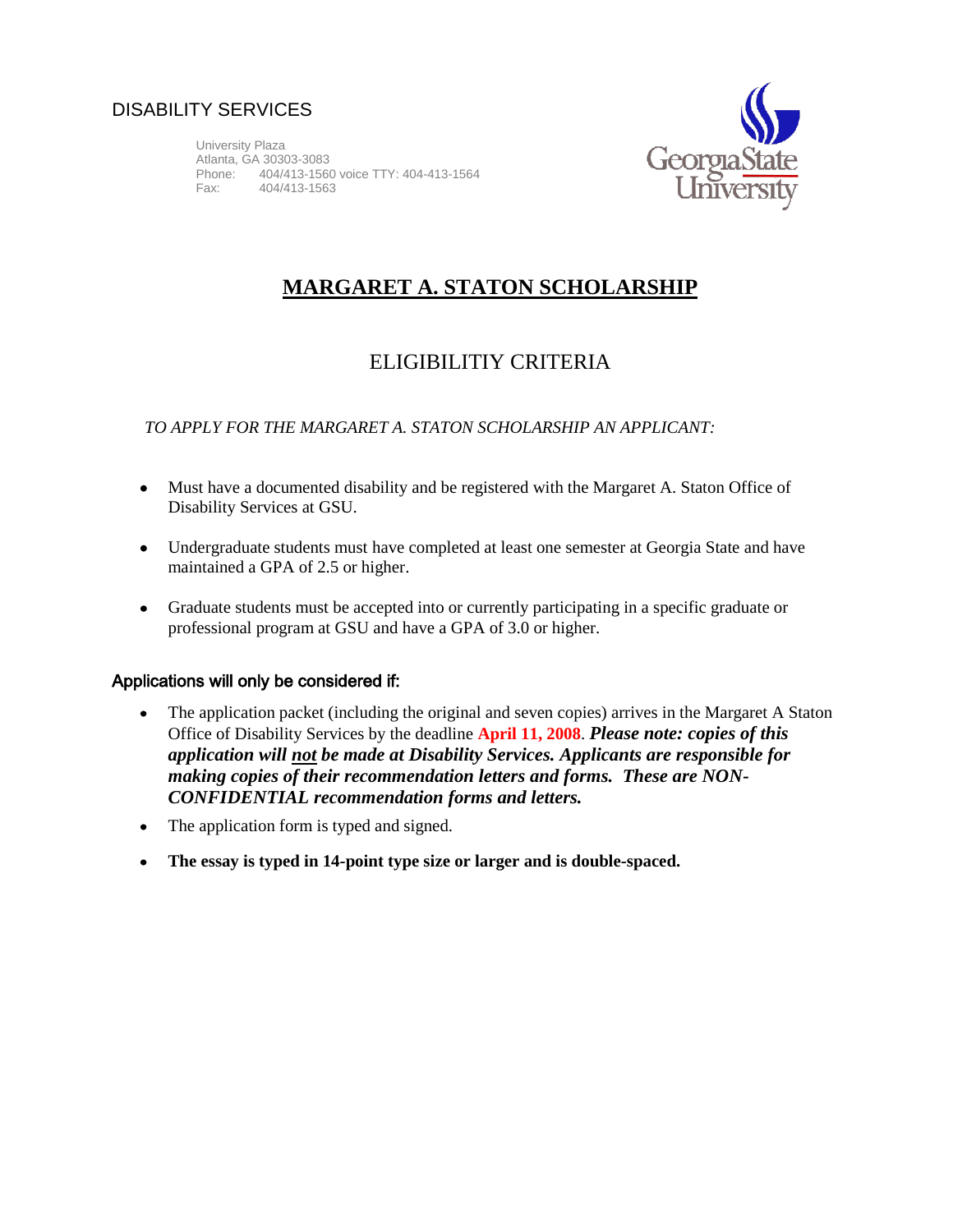University Plaza Atlanta, GA 30303-3083 Phone: 404/413-1560 voice TTY: 404-413-1564 404/413-1563



## **MARGARET A. STATON SCHOLARSHIP**

#### **DETERMINATION OF RECIPIENT**

To determine who will receive the Margaret A. Staton Scholarship, the Award Committee will evaluate each applicant in the following areas:

- academic achievement
- severity of impact of the disability on academic and vocational activities, and
- campus and community involvement.

If the needed information is missing or isn't adequately addressed in the application, points will be deducted. All things being equal, preference will be given to individuals with physical disabilities and to women students.

Finalists will be notified by telephone and will be scheduled to meet with the committee. In the event that the applicant cannot be reached, they will be deemed in eligible. Finalists who fail to appear for the interview will also be deemed ineligible.

The determination of the Awards Committee will be final.